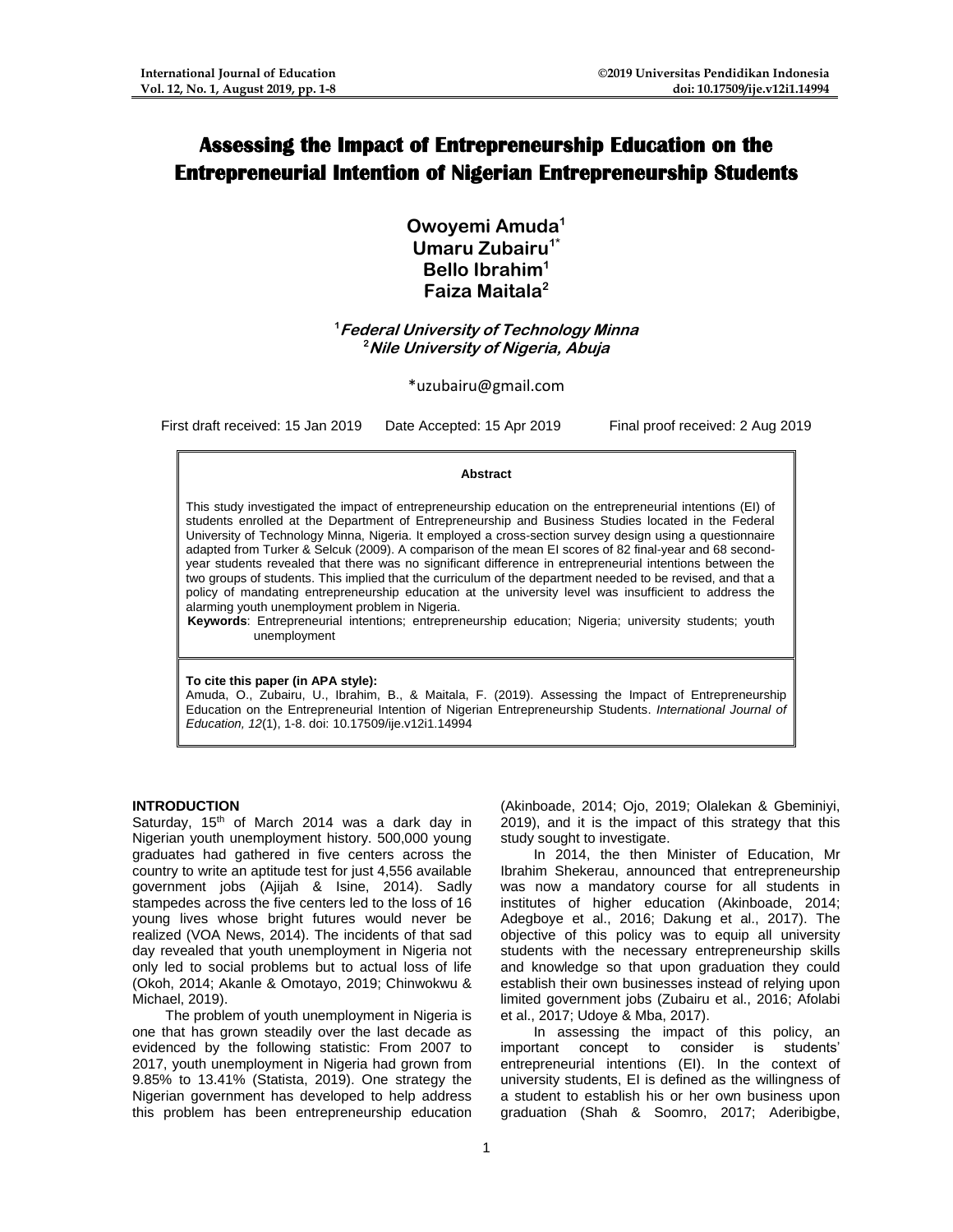Mahola, & Chimucheka, 2019; Esfandiar et al., 2019). The expectation of the Nigerian government is that mandatory entrepreneurship education will enhance the entrepreneurial intentions of university students which hopefully will translate into a good proportion of them establishing their own businesses after graduation. An important assumption in this expectation is that entrepreneurship education enhances entrepreneurial intention. Is there empirical support for this assumption?

To answer this question, this study conducted an empirical review of recent studies that investigated the impact of entrepreneurship education on the entrepreneurial intentions of university students. The review revealed that the vast majority of previous studies found that there was a positive relationship between entrepreneurship education and entrepreneurial intentions of students: from China (Cai & Kong, 2017; Ni & Ye, 2018; Lin et al., 2019) to India (Bhat & Singh, 2018); from Indonesia (Utami, 2017; Pratama, 2019) to Iran (Jahani et al., 2017); from Korea (Yang, 2017; Bae et al., 2017) to Malaysia (Mamun et al., 2017); from Ghana (Pedrini et al., 2017) to Nigeria (Hassan & Hassan, 2017; Aladejebi, 2018), and finally from Romania (Frunzaru & Cismaru, and Spain (Barba-Sánchez & Atienza-Sahuquillo, 2018; Ferrandiz et al., 2018). Only three of the studies reviewed found no relationship between entrepreneurship education and EI: Jie & Harms (2017) from the Netherlands, Ngah & Osman (2017) from Malaysia and Putra, Tridayanti, and Sukoco (2018) from Indonesia. It is thus reasonable to conclude that there is significant empirical support for the assumption that entrepreneurship education will have a positive impact on the EI of university students.

Another observation from the review of prior EI studies is that the majority of recent studies took place in Asia (for example, Cai & Kong, 2017; Bhat & Singh, 2018; Pratama, 2019). Additionally the two Nigerian studies reviewed (Hassan & Hassan, 2017; Aladejebi, 2018) all took place in the South-Western part of the country. This study addresses the sample imbalance by focusing on the North-Central part of Nigeria which is typically considered educationally-disadvantaged and economically impoverished as compared to the South-West (Ehiane & Mngomezulu, 2018; Kontagora et al., 2018; Uhumuavbi & Onojerena, 2018). The need for the development of vibrant entrepreneurship in this part of the country is thus much greater than in the South-West, and this study provides an important first step at how well this policy is working in developing future entrepreneurs.

Specifically, this study investigates the impact of entrepreneurship education on the entrepreneurial intentions (EI) of students enrolled at the Department of Entrepreneurship and Business Studies in the Federal University of Technology Minna, Niger State located in North-Central Nigeria. The Department was established in 2009, five years before it was mandatory for all universities to offer entrepreneurship studies, and thus can be considered the pioneering

entrepreneurship program in the entire country (Federal University of Technology Minna, 2019). To assess the impact of entrepreneurship education on the EI of these students, the EI of final year students was measured and compared with the EI of secondyear students. It was expected that the EI of final-year students who had basically completed the entire entrepreneurship curriculum would be significantly higher than those of second-year students who had only recently started the entrepreneurship program.

## **METHOD**

## **Research Design**

This study adopted a cross-section survey design to achieve its objective. Specifically, all second-year and final-year students enrolled at the Department of Entrepreneurship and Business Studies, Federal University of Technology Minna were targeted for this study. A self-administered questionnaire was given to the students during mandatory courses in order to ensure that all enrolled students were present at the time of data collection. The questionnaire was used to obtain demographic information as well as the entrepreneurial intentions of the students surveyed. In total, 150 students were surveyed, 82 final-year students and 68 second-year students. The mean EI scores for both sets of students were then compared using an independent samples *t*-test.

#### **Instrument**

The questionnaire utilized in this study had two sections: A and B. Section A focused on obtaining demographic information about the students (Level of study, Age, Gender and Marital status), while section B required students to state their level of agreement or disagreement with three statements based on a 5 point Likert scale (Strongly disagree – Strongly agree). The three statements were used to measure the students' entrepreneurial intentions, and were as follows: 1) The education I have received from the department has encouraged me to develop creative entrepreneurial ideas, 2) The department has provided me with necessary knowledge about entrepreneurship, and 3) The department has developed my entrepreneurial skills and abilities. The three statements were adapted from the instrument developed by Turker & Selcuk (2009).

#### **RESULTS AND DISCUSSION**

Table 1 presents the demographic characteristics of the two sets of entrepreneurship students surveyed in this study.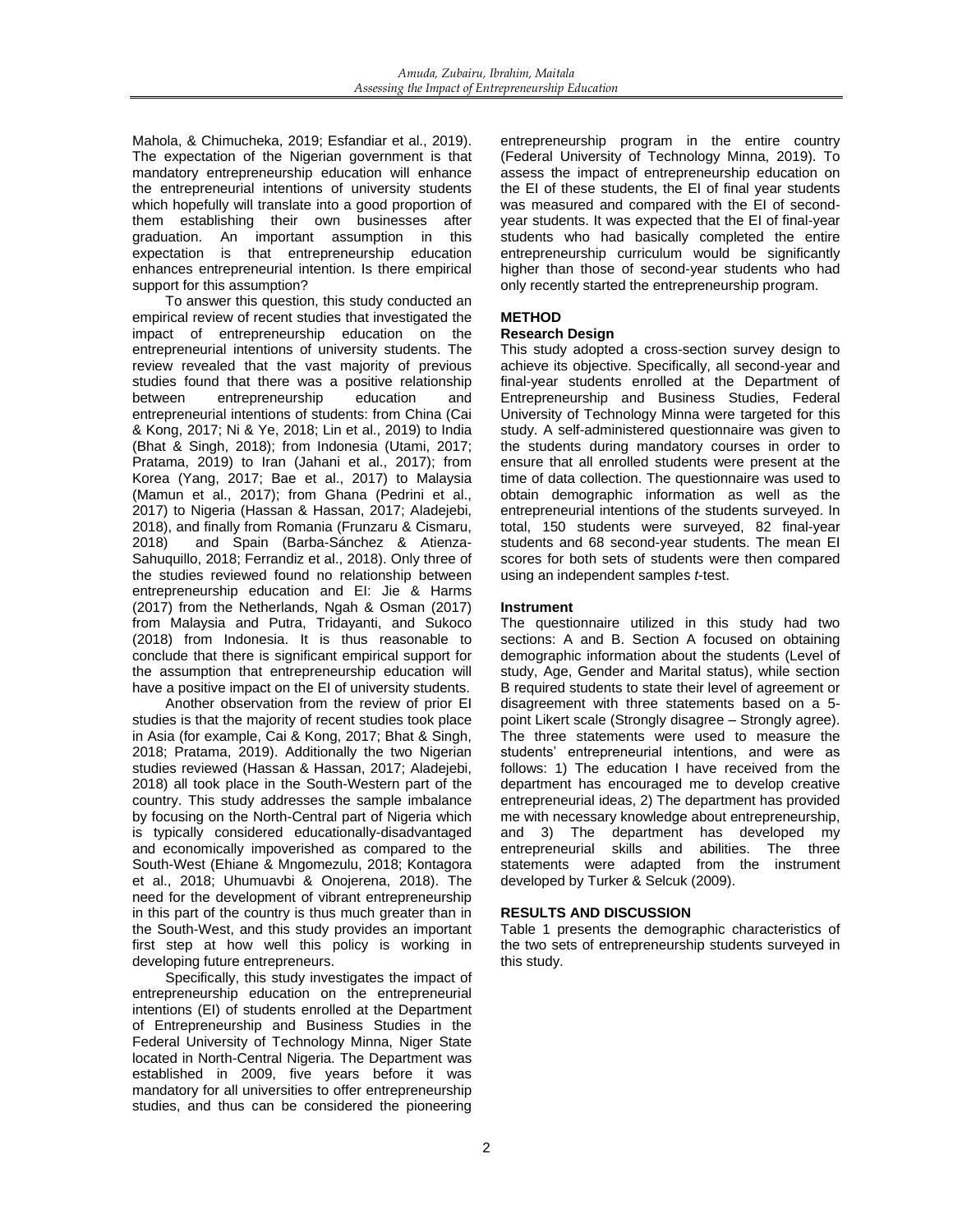| respondents     |            |             |
|-----------------|------------|-------------|
|                 | Final-year | Second-year |
|                 | students   | students    |
|                 | $N = 82$   | $N = 68$    |
| Age:            |            |             |
| $15 - 20$       | 4          | 30          |
| $21 - 25$       | 51         | 33          |
| 26-30           | 23         | 3           |
| $31 - 35$       | 4          | U           |
| Gender:         |            |             |
| Male            | 47         | 37          |
| Female          | 35         | 31          |
| Marital status: |            |             |
| Single          | 75         | 67          |
| Married         |            |             |

**Table 1 – Demographic characteristics of** 

It can be observed from Table 1 that for both sets of students, the majority of students were between the ages of 21 and 25 years, 51 out of 82 for the final-year students, and 33 out of 68 for the second-year students. Similarly, both sets of students had more males than females, 47 out of 82 for final-year students, and 37 out of 68 for the second-year students. The pattern continues in terms of marital status with almost all the students being single, 75 out of 82 for final-year students and 67 out of 68 for second-year students.

A comparison of the mean EI scores of both sets of students (sig =  $0.083$ ) revealed that there was no significant difference between the entrepreneurial intentions of second-year entrepreneurship students and final-year students of the Department of Entrepreneurship and Business Studies at the Federal University of Technology Minna. This finding has several implications which shall be discussed in the succeeding paragraphs.

The first implication is that this study's results goes against the findings of most prior studies that explored the relationship between entrepreneurship education and students' entrepreneurial intentions (c.f. Hassan & Hassan, 2017; Ni & Ye, 2018; Lin et al., 2019). These prior studies all found that entrepreneurship education has a positive impact on entrepreneurial intentions, whilst this study did not. This is one of the important aspects of research: results tend to be dependent on the specific context and are generally not universally applicable.

A possible explanation as to why entrepreneurship education was seen to have a positive impact on students' entrepreneurial intentions in other countries but not in Nigeria could be attributed to the unique psychology that is prevalent in Nigerian society. Decades of rampant corruption and nepotism has made many Nigerians believe that the only way to become successful is to know someone in a position of power and influence who can provide job opportunities once one graduates from university (Babatunde, 2018; Fasiku & Alumona, 2018; Idike et al., 2019). Many Nigerians do not actually believe that

entrepreneurship is a viable career alternative after graduation (Kolade, 2018; Lawal et al., 2018; Ndagi, 2018). This explanation is further strengthened by the fact that Nigeria lacks the conducive environment to actually foster the creation and growth of entrepreneurial ventures (Ezeagba, 2017; Oladimeji, Eze, & Akani., 2018; Okon, 2018): electricity is epileptic at best (Kolawole et al., 2019; Olowosejeje, Leahi, & Morrison, 2019; Samuel & Ayeni, 2019); the road networks are exceedingly poor and littered with pot-holes (Chakamera & Alagidede, 2018; Iyanda et al., 2018; Olowogbon et al., 2019); pipe-borne water is a luxury (Abubakar, 2018; Ogbuabor & Onwujekwe, 2018; Simukonda et al., 2018); new ventures are plagued with multiple taxes from various government agencies (Ede, 2018; Asongu & Odhiambo, 2019; Okpala et al., 2019); access to crucial start-up capital is extremely limited for new ventures (Anosike, 2018; Hansen et al., 2018; Oladimeji & Aina, 2018), and Nigerians do not trust in locally-made products, preferring to purchase imported goods which they perceive as been of higher quality due to stringent quality control standards present in these countries that are absent in Nigeria (Vadakepat, 2015).

A second implication of this finding is that the Department of Entrepreneurship and Business Studies needs to review the contents of its entrepreneurship curriculum vis-à-vis its effectiveness in achieving the department's motto of knowledge through selfreliance. The results show that according to the respondents, the contents of the present curriculum were not truly enhancing the entrepreneurial intentions of students. As some of the authors of this paper are lecturers of the department, it is strongly recommended that more experiential styles of teaching as well as more hands-on business and entrepreneurship training be included in the curriculum. This result is not surprising given that the Nigerian educational setting tends to give a lot of priority to theoretical learning and memorization, rather than actual application of knowledge (Onwuagboke Singh, and Fook, 2015; Etuk & Bello, 2016; Aina & Ayodele, 2018). The reality is that entrepreneurship knowledge with practical application is not very useful in creating budding entrepreneurs who will be excited to face the challenges of starting and running their own business (Ahmad, Bakar, & Ahmad, 2018; Seet et al., 2018; Lang & Liu, 2019). There thus needs to be a change in mindset of the entire Nigerian educational system: from the mere pursuit of certificates to actual knowledge enhancement and practical application of such knowledge.

A third implication of this study's results is that the Nigerian government must understand that mandating entrepreneurship education is not sufficient to address the growing problem of youth unemployment in the country. There is no guarantee that this policy will ensure that students' entrepreneurial intentions will be enhanced enough for them to establish their own businesses upon graduation. Additionally, even if this policy is effective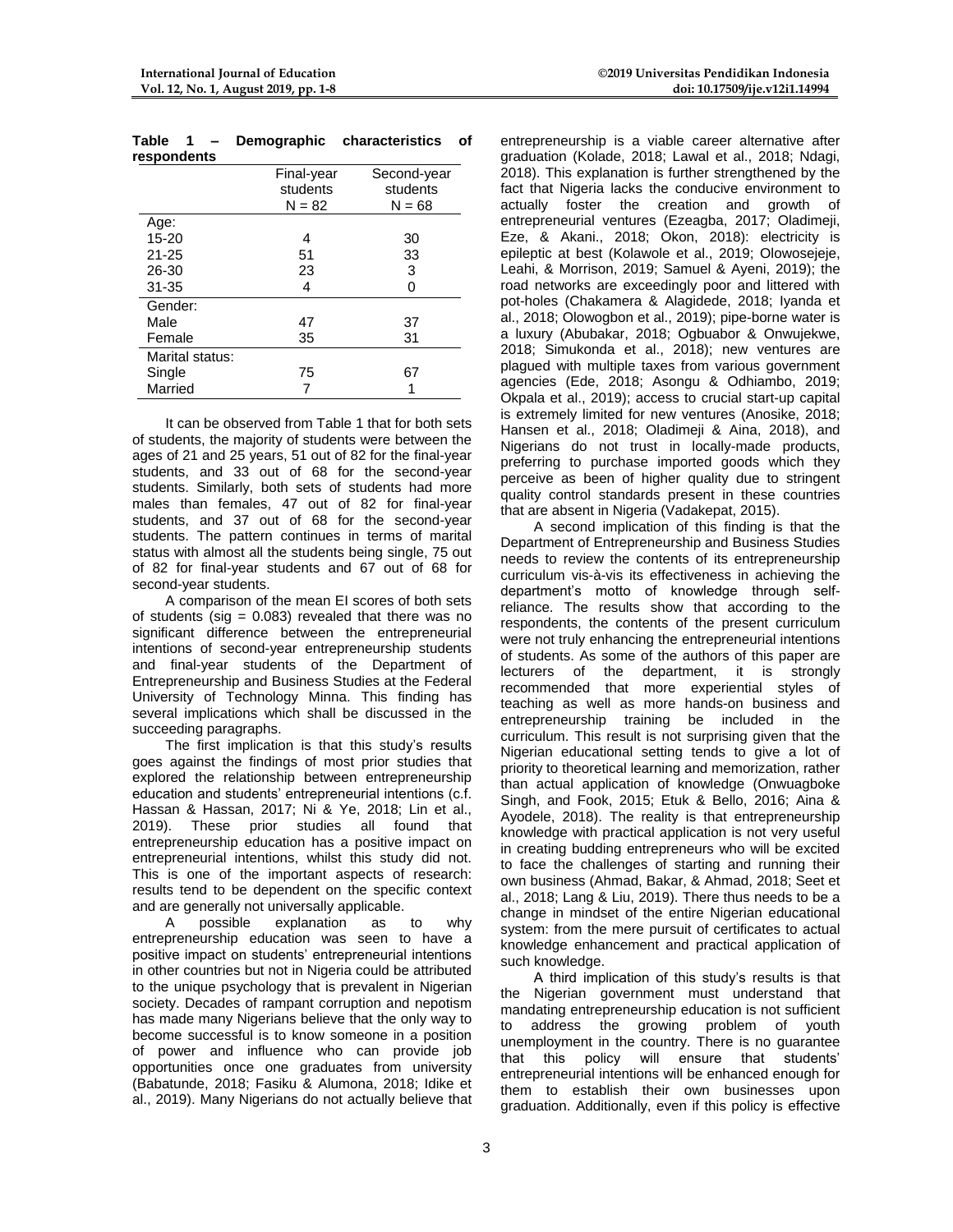in some cases as shown by Hassan & Hassan (2017) and Aladejebi (2018), as alluded to earlier, the government must create a conducive environment for business start-ups by providing the necessary entrepreneurial infrastructure such as steady electricity, good roads, easy access to affordable finance and business support facilities. Youth unemployment in Nigeria is a multi-faceted problem that requires a combination of policy initiatives.

An examination of other countries where entrepreneurship education has proved effective in enhancing students' entrepreneurial intentions enhancing students' entrepreneurial intentions provides evidence of this fact. All these countries take basic amenities like stable electricity and good roads for granted. It is not something new businesses have to be concerned about. This is true even for transitional countries like Malaysia and Brazil. Additionally, these countries take the important step of supporting MSME development by providing these small businesses with access to cheap credit via grants and loans; classic examples include the Small Business Administration in the United States of America (Dahlstrom & Talmage, 2018; Friedman & Carmeli, 2018; Armstrong, Shieh, & Zielinski, 2019), and the Small Business Financing Program in Canada (Morgan, Sui, & Baum, 2018; Bertoni, Martì, & Reverte, 2019; Park et al., 2019).

A fourth implication of this study's results is that despite global diffusion of entrepreneurship as an important concept for economic development, it is not a 'magic solution' that will solve all of Nigeria's youth employment problems. The Nigerian government has to be much more proactive in develop different strategies to solve the myriad of problems plaguing the country, one of which is of course youth unemployment. One such economic development strategy that has found great success in America is the concept of economic gardening.

Economic gardening is a developmental approach that seeks to develop an economy in a gradual and sustainable manner by harnessing the resources within the country and providing tremendous support for the growth and expansion of local businesses (Taabazuing, Arku, & Mkandawire, 2015; Mazzarol & Clark, 2016; Overbey, 2019). First developed in the 1980s by Chris Gibbons in the town of Littleton, Colorado, it was adopted by many other states in the country due to its effectiveness in creating new jobs and ensuring continued development of the economy over time (Breazeale et al., 2015; Assenza, 2016). It is a policy departure from the usual strategy of trying to attract foreign investment into a country, which is a strategy Nigeria has usually relied upon. This study posits that it is about time that the Nigerian government looks to develop its economy from within rather than constantly relying on outsiders to help them develop, or simply relying on entrepreneurship education alone as a solution to youth unemployment.

## **CONCLUSIONS**

This study investigated the impact of entrepreneurship education on the entrepreneurial intentions of students enrolled at the Department of Entrepreneurship and Business Studies located in the Federal University of Technology Minna, Nigeria. A comparison of the mean EI scores of final-year and second-year students revealed that there was no significant difference in entrepreneurial intentions between the two groups of students. This implied that the curriculum of the department needed to be revised, and that a policy of mandating entrepreneurship education at the university level was insufficient to address the alarming youth unemployment problem in Nigeria.

Despite the importance of this result as emphasized by the three key implications discussed in the preceding section, the study was not without its limitations. The first limitation was the fact that only students from one university were surveyed. This affects the generalizability of the finding. Nigeria has six geo-political zones, and future studies should include universities from each zone so as to provide a more holistic assessment of the impact of the government's policy to mandate entrepreneurship education in all institutions of higher learning. Another limitation of this study was the fact that it relied only on a survey. Future studies should combine a survey with interviews of some students so as to get different perspectives of the impact of entrepreneurship education on the entrepreneurial intentions of these students. A third limitation of this study is the actual use of entrepreneurial intention as a proxy for students' actually starting new businesses after graduation. Future studies should attempt to find out how many students actually establish businesses after graduation, and how long this businesses last. This would provide a much better picture of the impact of this government policy on youth unemployment in Nigeria.

As mentioned in the introductory section of this paper, Nigerian youth have actually died due to unemployment. It is thus incumbent on the Nigerian government, private business, international NGOs and all other stakeholders to work together to establish multiple policies to combat this growing problem. Only when this problem is reduced to the barest minimum can Nigeria truly become 'the giant of Africa'.

#### **REFERENCES**

- Abubakar, I. R. (2018). Strategies for coping with inadequate domestic water supply in Abuja, Nigeria. *Water international*, *43*(5), 570-590.
- Adegboye, A. A., Aiyegbusi, O. O., Awotobi, A. G., & Omisakin, O. (2016). Entrepreneurship education and entrepreneurship intentions among Nigerian university students: implications for employment and education policy. *Journal of Emerging Trends in Economics and Management Sciences*, *7*(5), 352-362.
- Aderibigbe, J. K., Mahola, S., & Chimucheka, T. (2019). Influence of entrepreneurship risk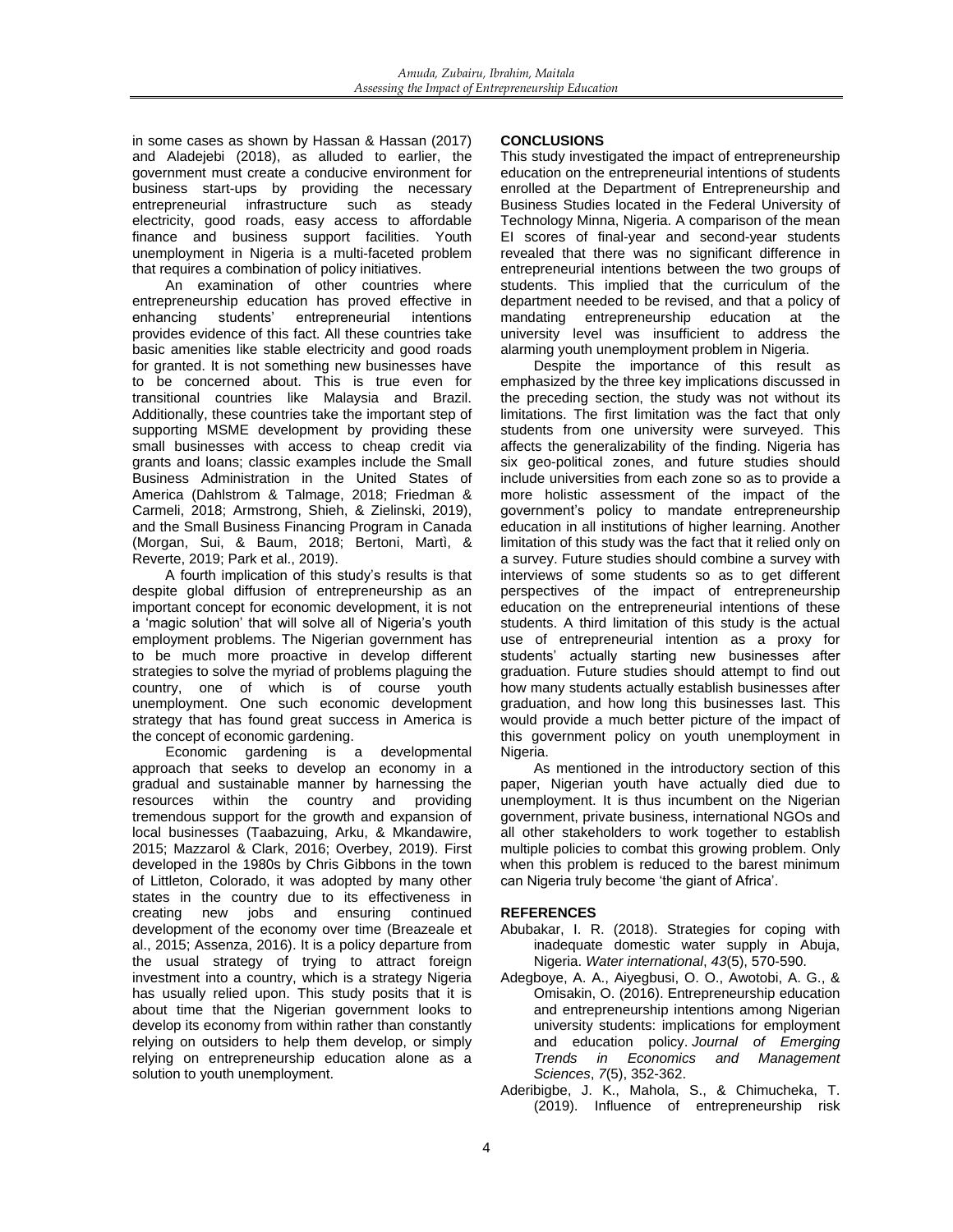perceptions and aversion on entrepreneurial intention among university students in South Africa. *AFFRIKA Journal of Politics, Economics and Society*, *9*(1), 239-252.

- Afolabi, M. O., Kareem, F. A., Okubanjo, I. O., Ogunbanjo, O. A., & Aninkan, O. O. (2017). Effect of Entrepreneurship Education on Self-Employment Initiatives among Nigerian Science & Technology Students. *Journal of Education and Practice*, *8*(15), 44-51.
- Ahmad, S. Z., Bakar, A. R. A., & Ahmad, N. (2018). An evaluation of teaching methods of entrepreneurship in hospitality and tourism programs. *The International Journal of Management Education*, *16*(1), 14-25.
- Aina, J. K., & Ayodele, M. O. (2018). Educational reforms in Nigeria: The Kaduna state teachers' competency test. *Open Journal of Educational Development*, *1*(1), 01-15.
- Ajijah, A. & Isine, I. (2014, March 16). Nigeria: Immigration pockets N520 million from job seekers, as Interior Minister blames applicants for deaths at recruitment centres. Retrieved from [https://www.premiumtimesng.com/news/156824](https://www.premiumtimesng.com/news/156824-nigeria-immigration-pockets-n520-million-job-seekers-interior-minister-blames-applicants-deaths-recruitment-centres.html) [nigeria-immigration-pockets-n520-million-job](https://www.premiumtimesng.com/news/156824-nigeria-immigration-pockets-n520-million-job-seekers-interior-minister-blames-applicants-deaths-recruitment-centres.html)[seekers-interior-minister-blames-applicants](https://www.premiumtimesng.com/news/156824-nigeria-immigration-pockets-n520-million-job-seekers-interior-minister-blames-applicants-deaths-recruitment-centres.html)[deaths-recruitment-centres.html](https://www.premiumtimesng.com/news/156824-nigeria-immigration-pockets-n520-million-job-seekers-interior-minister-blames-applicants-deaths-recruitment-centres.html)
- Akanle, O., & Omotayo, A. (2019). Youth, unemployment and incubation hubs in Southwest Nigeria. *African Journal of Science, Technology, Innovation and Development*, 1-8.
- Akinboade, L. (2014, July 17). FG makes entrepreneurship studies compulsory in higher institutions. Retrieved from https://www.vanguardngr.com/2014/07/fg-makesentrepreneurship-studies-compulsory-higherinstitutions/
- Aladejebi, O. (2018). The effect of entrepreneurship education on entrepreneurial intention among tertiary institutions in Nigeria*. Journal of Small Business and Entrepreneurship Development*, *5*(2), 1-14.
- Anosike, P. (2018). Entrepreneurship education knowledge transfer in a conflict Sub-Saharan African context. *Journal of Small Business and Enterprise Development*, *25*(4), 591-608.
- Armstrong, C., Shieh, J., & Zielinski, P. (2019). Increasing the return on investment from federally-funded research and development. *Theoretical Issues in Ergonomics Science*, *20*(1), 4-7.
- Asongu, S. A., & Odhiambo, N. M. (2019). Challenges of doing business in Africa: A systematic review. *Journal of African Business*, *20*(2), 259- 268.
- Assenza, P. (2016). Identifying fertile ground: Peripheral stakeholder contribution to a healthy entrepreneurial ecosystem. *Journal of Business and Entrepreneurship*, *28*(1), 31-53.
- Babatunde, O. A. (2018). The recruitment mode of the Boko Haram terrorist group in Nigeria. *Peace Review*, *30*(3), 382-389.
- Bae, J. E., Kim, S. J., & Lee, P. S. (2017). The effect of social awareness of startup and of social awareness of startup and entrepreneurial education on entrepreneurial intention: Focused on entrepreneurship. *Franchise Business Review, 8*(4), 43-54. Retrieved from the state of the state of the state of the state of the state of the state of the state of the state of the state of the state of the state of the state of the state of the state of the state of the state of <http://www.earticle.net/Article.aspx?sn=323858>
- Barba-Sánchez, V., & Atienza-Sahuquillo, C. (2018). Entrepreneurial intention among engineering<br>students: The role of entrepreneurship of entrepreneurship education. *European Research on Management and Business Economics*, *24*(1), 53-61.
- Bertoni, F., Martí, J., & Reverte, C. (2019). The impact of government-supported participative loans on the growth of entrepreneurial ventures. *Research Policy*, *48*(1), 371-384.
- Bhat, I. H., & Singh, S. (2018). Analyzing the moderating effect of entrepreneurship education on the antecedents of entrepreneurial intention. *Journal of Entrepreneurship Education*, *21*(1), 1-10.
- Breazeale, N., Fortunato, M. W. P., Allen IV, J. E., Hustedde, R. J., & Pushkarskaya, H. (2015). Constructing a multi-dimensional measure of local entrepreneurial culture. *Community Development*, *46*(5), 516-540.
- Cai, J. & Kong, D. (2017). 146. Study on the impact of entrepreneurship education in colleges and universities on students' entrepreneurial intention. *Revista de la Facultad de Ingeniería*, *32*(14), 899-903.
- Chakamera, C., & Alagidede, P. (2018). The nexus between infrastructure (quantity and quality) and economic growth in Sub Saharan Africa. *International Review of Applied Economics*, *32*(5), 641-672.
- Chinwokwu, E. C., & Michael, C. E. (2019). Militancy and violence as a catalyst to kidnapping in Nigeria. *International Journal of Police Science & Management*, *21*(1), 17-35.
- Dahlstrom, T. R., & Talmage, C. A. (2018). Entrepreneurial skills for sustainable small business: An exploratory study of SCORE, with comparison. *Community Development*, *49*(4), 450-468.
- Dakung, R. J., Orobia, L., Munene, J. C., & Balunywa, W. (2017). The role of entrepreneurship education in shaping entrepreneurial action of disabled students in Nigeria. *Journal of Small Business & Entrepreneurship*, *29*(4), 293-311.
- Ehiane, O. S., & Mngomezulu, B. R. (2018). An empirical analysis of socio-economic and political instruments of Boko Haram in Nigeria. *Ubuntu: Journal of Conflict Transformation*, *7*(1), 29-52.
- Ede, O. C. (2018). Obstacles to firm performance in Nigeria: Does size matter? *Journal of Small Business & Entrepreneurship*, 1-22.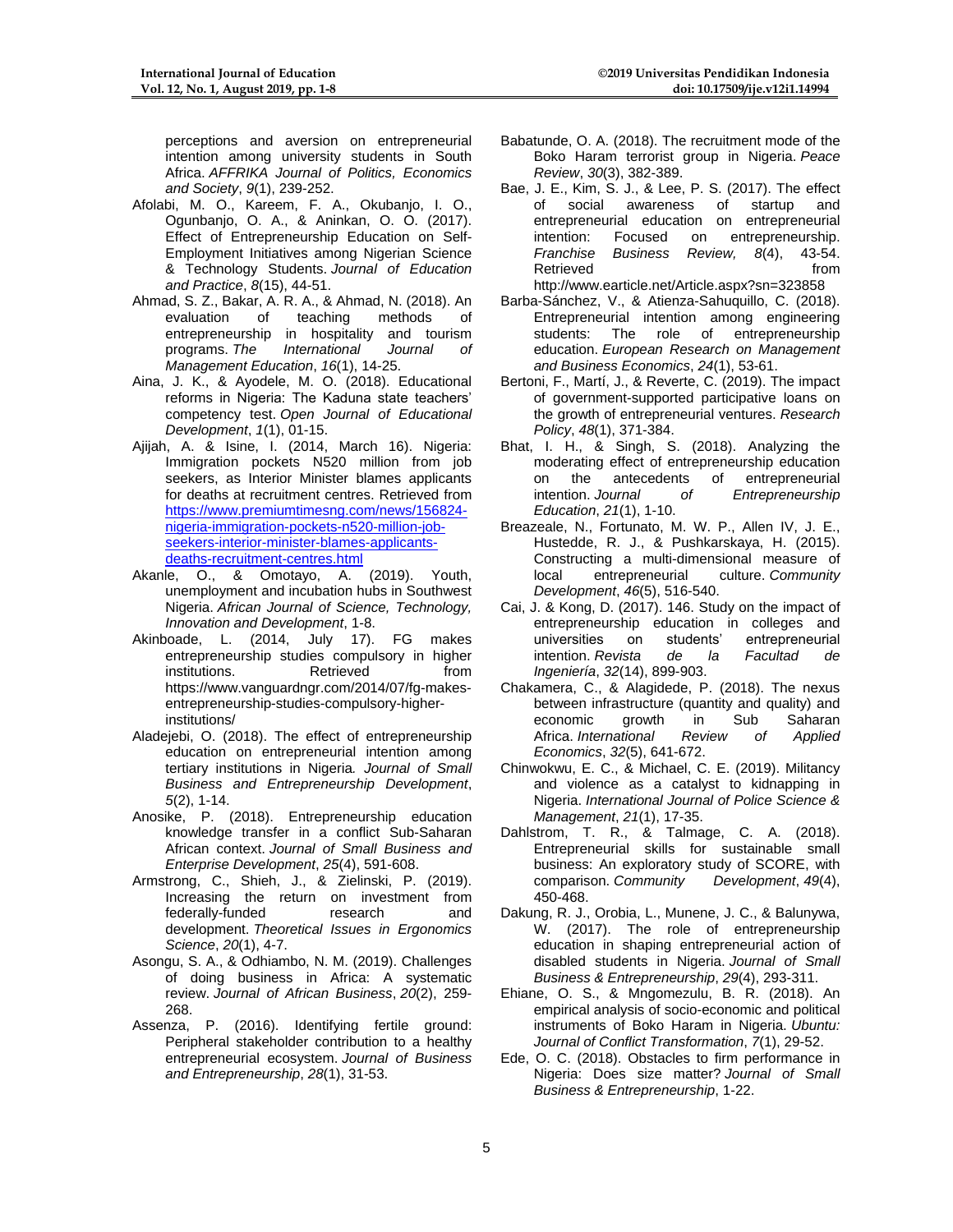- Esfandiar, K., Sharifi-Tehrani, M., Pratt, S., & Altinay, L. (2019). Understanding entrepreneurial intentions: A developed integrated structural model approach. *Journal of Business Research*, *94*, 172-182.
- Etuk, E. D., & Bello, D. O. (2016). Challenges and prospects of mathematics Education in Nigeria. *J. Assertiveness*, 9684-9692.
- Ezeagba, C. (2017). Financial reporting in small and<br>medium enterprises (SMEs) in Nigeria. (SMEs) in Nigeria. Challenges and options. *International Journal of Academic Research in Accounting, Finance and Management Sciences*, *7*(1), 1-10.
- Fasiku, G., & Alumona, V. S. (2018). Human nature, corruption, and the African social order. *South African Journal of Philosophy*, *37*(3), 335-346.
- Federal University of Technology Minna (2019). Welcome to Department of Entrepreneurship and Business Studies. Retrieved from [https://semt.futminna.edu.ng/departments/Entrep](https://semt.futminna.edu.ng/departments/Entrepreneurship_and_Business_Studies/) [reneurship\\_and\\_Business\\_Studies/](https://semt.futminna.edu.ng/departments/Entrepreneurship_and_Business_Studies/)
- Ferrandiz, J., Fidel, P., & Conchado, A. (2018). Promoting entrepreneurial intention through a higher education program integrated in an entrepreneurship ecosystem. International ecosystem. *International Journal of Innovation Science*, *10*(1), 6-21.
- Friedman, Y., & Carmeli, A. (2018). The influence of decision comprehensiveness on innovative behaviors in small entrepreneurial firms: the power of connectivity. *Innovation*, *20*(1), 61-83.
- Frunzaru, V., & Cismaru, D. M. (2018). The impact of individual entrepreneurial orientation and education on generation Z's intention towards entrepreneurship. *Kybernetes*. <https://doi.org/10.1108/K-05-2018-0272>
- Hassan, B. A., & Hassan, O.A. (2017). Entrepreneurship education and entrepreneurial intention disconnect: A study of postgraduate students. *Arth Anvesan, 10*(1&2), 58-64.
- Hansen, M. W., Ishengoma, E. K., & Upadhyaya, R. (2018). What constitutes successful African enterprises? A survey of performance variations in 210 African food processors. *International Journal of Emerging Markets*, *13*(6), 1835-1854.
- Idike, A., Ukeje, I. O., Iwuala, H. O., Onele, J. C., Ekwunife, R. A., Nwachukwu, K., & Udu, O. (2019). The practice of inclusive representation in Nigeria bureaucracy: The federal character principle experience. *Cogent Social Sciences*, n.p.
- Iyanda, A. E., Oppong, J. R., Hamilton, P., & Tiwari, C. (2018). Using GIS to detect cluster and spatial disparity in maternal health indicators: a need for social health interventions. *Social work in public health*, *33*(7-8), 449-466.
- Jahani, S., Babazadeh, M., Haghighi, S., & Cheraghian, B. (2018). The effect of entrepreneurship education on self-efficacy beliefs and entrepreneurial intention of nurses. *Journal of Clinical & Diagnostic Research*, *12*(6), 18-21.
- Jie, S., & Harms, R. (2017). Cross-cultural competences and international entrepreneurial intention: A study on entrepreneurship education. Retrieved **from** [https://www.hindawi.com/journals/edri/2017/9042](https://www.hindawi.com/journals/edri/2017/9042132/abs/) [132/abs/](https://www.hindawi.com/journals/edri/2017/9042132/abs/)
- Kolade, O. (2018). Venturing under fire: Entrepreneurship education, venture creation, and poverty reduction in conflict-ridden Maiduguri, Nigeria. *Education+ Training*, *60*(7/8), 749-766.
- Kolawole, A., Agboola, O. O., Ikubanni, P. P., Raji, O. G., & Okechukwu Osueke, C. (2019). Reliability and power loss analysis: A case study of a power plant in Nigeria. *Cogent Engineering*, *6*(1), 1579426.
- Kontagora, H. L., Watts, M., & Allsop, T. (2018). The management of Nigerian primary school teachers. *International Journal of Educational Development*, *59*, 128-135.
- Lang, C., & Liu, C. (2019). The entrepreneurial motivations, cognitive factors, and barriers to become a fashion entrepreneur: A direction to<br>curriculum development for fashion development entrepreneurship education. *International Journal of Fashion Design, Technology and Education*, *12*(2), 235-246.
- Lawal, F. A., Iyiola, O. O., & Adegbuyi, O. A. (2018). Exploring alternative financing for entrepreneurship development in Nigeria: Surmounting challenges. *Journal of Entrepreneurship Education*, *21*(1), 1-11.
- Lin, C., Pan, Y., Wu, Y. J., & Wang, L. M. (2019). The Effects of entrepreneurship education on entrepreneurial intention among university<br>students in China. Retrieved from **Retrieved** [https://www.igi-global.com/chapter/the-effects-of](https://www.igi-global.com/chapter/the-effects-of-entrepreneurship-education-on-entrepreneurial-intention-among-university-students-in-china/215121)[entrepreneurship-education-on-entrepreneurial](https://www.igi-global.com/chapter/the-effects-of-entrepreneurship-education-on-entrepreneurial-intention-among-university-students-in-china/215121)[intention-among-university-students-in](https://www.igi-global.com/chapter/the-effects-of-entrepreneurship-education-on-entrepreneurial-intention-among-university-students-in-china/215121)[china/215121](https://www.igi-global.com/chapter/the-effects-of-entrepreneurship-education-on-entrepreneurial-intention-among-university-students-in-china/215121)
- Mamun, A. A., Shamsudin, S. F. F. B., Nawi, N. B. C., Nasi, N. A. B. M., & Zakaria, M. N. B. (2017). Entrepreneurial education service quality, entrepreneurial intention, and 'key performance indicators' of entrepreneurship education policies in Malaysia. *Advanced Science Letters*, *23*(9), 8204-8209.
- Mazzarol, T., & Clark, D. (2016). The evolution of small business policy in Australia and New Zealand. *Small Enterprise Research*, *23*(3), 239- 261.
- Morgan, H. M., Sui, S., & Baum, M. (2018). Are SMEs with immigrant owners exceptional exporters?. *Journal of Business Venturing*, *33*(3), 241-260.
- Ndagi, A. (2018). Challenges of establishing technology incubation in Nigeria. *Social Sciences*, *5*(1), 55-67.
- Ngah, R., & Osman, C. A. (2017). Entrepreneurship education and entrepreneurial learning on students' entrepreneurial intention in Malaysia: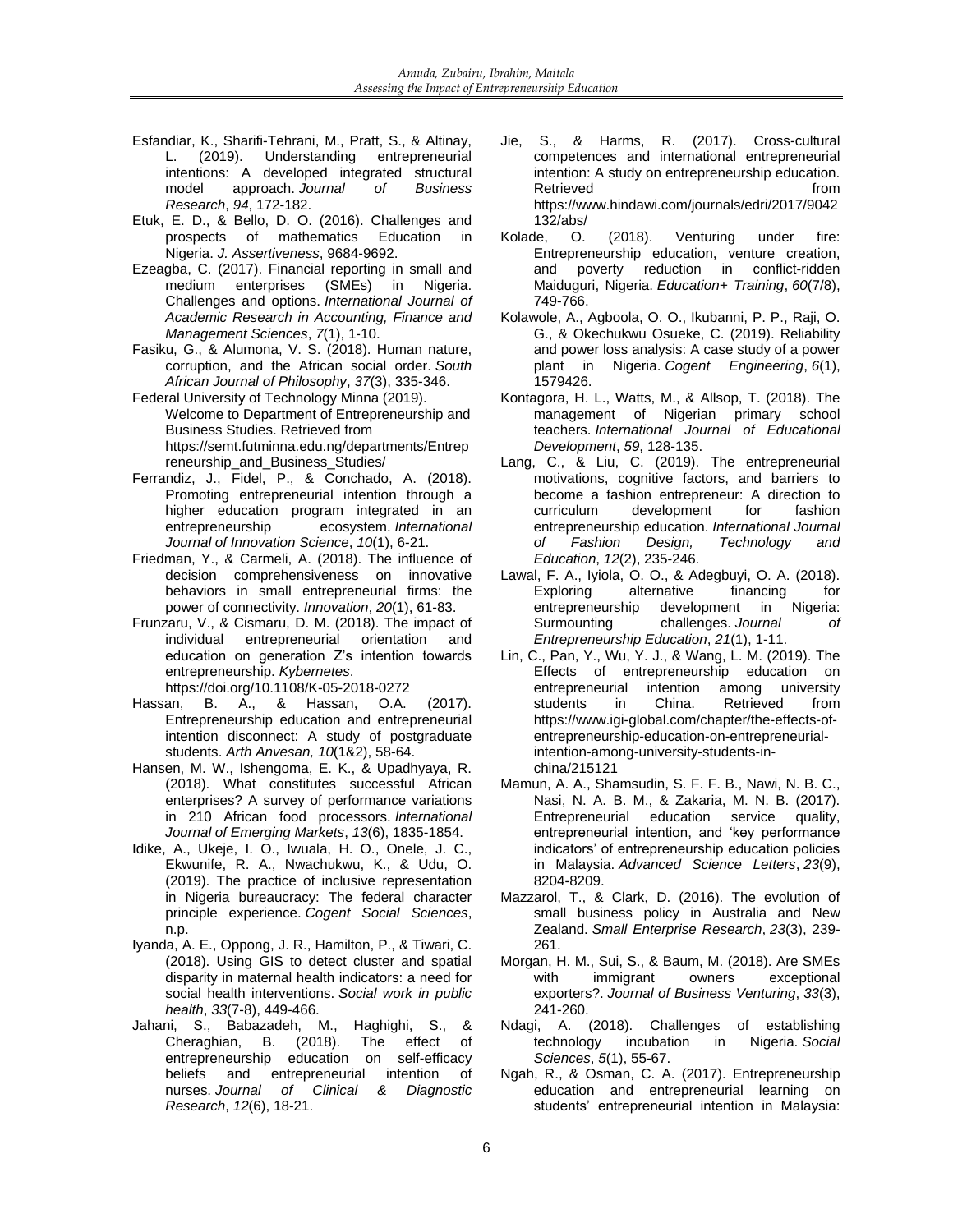Investigating the role of entrepreneurial selfefficacy. *Advanced Science Letters*, *23*(8), 7529- 7533.

- Ni, H., & Ye, Y. (2018). Entrepreneurship education matters: exploring secondary vocational school students' entrepreneurial intention in China. *The Asia-Pacific Education Researcher*, *27*(5), 409- 418.
- Onwuagboke, B. B. C., Singh, T. K. R., & Fook, F. S. (2015). Need for ICT integration for effective instructional delivery in Nigerian colleges of education. *Journal of Education and Practice*, *6*(3), 51-56.
- Ogbuabor, D. C., & Onwujekwe, O. E. (2018). Implementation of free maternal and child healthcare policies: assessment of influence of context and institutional capacity of health facilities in South-east Nigeria. *Global health action*, *11*(1), 1535031.
- Okoh, C. (2014, March 17). Nigeria: Moro regrets death at immigration recruitment. Retrieved from <https://allafrica.com/stories/201403180147.html>
- Okon, E. O. (2018). MSMEs as engine of economic growth in Nigeria: Challenges and prospects of scalability. *Australian Finance & Banking Review*, *2*(1), 1-10.
- Okpala, K. E., Mlanga, S., Nwajiuba, A. O., Osanebi, C., & Ezemoyih, C. M. (2019). Producers' make or buy decision and business shutdown: An evaluation of choice in textile industry. *Cogent Business & Management*, (just-accepted), 1632568.
- Oladimeji, O., & Aina, O. O. (2018). Financial performance of locally owned construction firms in southwestern Nigeria. *Journal of Financial Management Construction*, *23*(1), 112-128.
- Ojo, A. A. (2019). Integrating entrepreneurship education into higher education curriculum for self-reliance and national development in Nigeria. *KIU Journal of Humanities*, *3*(4), 93-101.
- Oladimeji, M. S., Eze, B. U., & Akanni, K. A. (2018). Business eco system and micro, small and medium enterprises (MSMES) performance in Nigeria. *International Journal of Entrepreneurial Knowledge*, *6*(1), 76-86.
- Olalekan, O. K., & Gbeminiyi, A. T. (2019). Entrepreneurship education as a catalyst for poverty reduction and national security in Nigeria. *KIU Journal of Social Sciences*, *4*(4), 101-108.
- Olowogbon, T. S., Yoder, A. M., Fakayode, S. B., & Falola, A. O. (2019). Agricultural stressors: identification, causes and perceived effects among Nigerian crop farmers. *Journal of agromedicine*, *24*(1), 46-55.
- Olowosejeje, S., Leahy, P., & Morrison, A. (2019). The economic cost of unreliable grid power in Nigeria. *African Journal of Science, Technology, Innovation and Development*, *11*(2), 149-159.
- Overbey, T. A. (2019). Food deserts, libraries, and communities: What is connection? *Public Library Quarterly*, 1-13.
- Park, S., Lee, I. H., & Kim, J. E. (2019). Government support and small-and medium-sized enterprise (SME) performance: The moderating effects of diagnostic and support services. *Asian Business & Management*, 1-26.
- Pedrini, M., Langella, V., & Molteni, M. (2017). Do entrepreneurial education programs impact the antecedents of entrepreneurial intention? An analysis of an entrepreneurship MBA in Ghana. *Journal of Enterprising Communities: People and Places in the Global Economy*, *11*(03), 373-392.
- Pratama, A. D. (2019). *The influence of entrepreneurship education and need for achievement on entrepreneurial intention through self-efficacy study on students of the Department of Management, Faculty of Economics, State University of Malang*. (Unpublished Dissertation), State University of Malang, Indonesia. Retrieved from [http://karya](http://karya-ilmiah.um.ac.id/index.php/disertasi/article/view/76472)[ilmiah.um.ac.id/index.php/disertasi/article/view/7](http://karya-ilmiah.um.ac.id/index.php/disertasi/article/view/76472) [6472](http://karya-ilmiah.um.ac.id/index.php/disertasi/article/view/76472)
- Putra, B. A., Tridayanti, H., & Sukoco, A. (2018). The role of entrepreneurship education in cultivating<br>student's entrepreneurial intention. IJEBD student's entrepreneurial intention. *IJEBD (International Journal of Entrepreneurship And Business Development)*, *1*(2), 120-130.
- Samuel, K. J., & Ayeni, B. (2019). A GIS-based analysis of geographical accessibility to shared information and communications technology (ICT) infrastructure in a remote region of Nigeria. *African Journal of Science, Technology, Innovation and Development*, *11*(1), 121-129.
- Seet, P. S., Jones, J., Oppelaar, L., & Corral de Zubielqui, G. (2018). Beyond 'know-what'and 'know-how'to 'know-who': enhancing human capital with social capital in an Australian start-up accelerator. *Asia Pacific Business Review*, *24*(2), 233-260.
- Simukonda, K., Farmani, R., & Butler, D. (2018). Intermittent water supply systems: causal factors, problems and solution options. *Urban Water Journal*, *15*(5), 488-500.
- Shah, N., & Soomro, B. A. (2017). Investigating entrepreneurial intention among public sector university students of Pakistan. *Education+ Training*, *59*(7/8), 841-855.
- Statista (2019). Nigeria: Youth unemployment rate from 2007 to 2017. Retrieved from [https://www.statista.com/statistics/812300/youth](https://www.statista.com/statistics/812300/youth-unemployment-rate-in-nigeria/)[unemployment-rate-in-nigeria/](https://www.statista.com/statistics/812300/youth-unemployment-rate-in-nigeria/)
- Taabazuing, M., Arku, G., & Mkandawire, P. (2015). Economic development approaches in a changing global economy: what do practitioners think? *Urban Research & Practice*, *8*(2), 145- 164.
- Turker, D., & Sonmez Selçuk, S. (2009). Which factors affect entrepreneurial intention of university